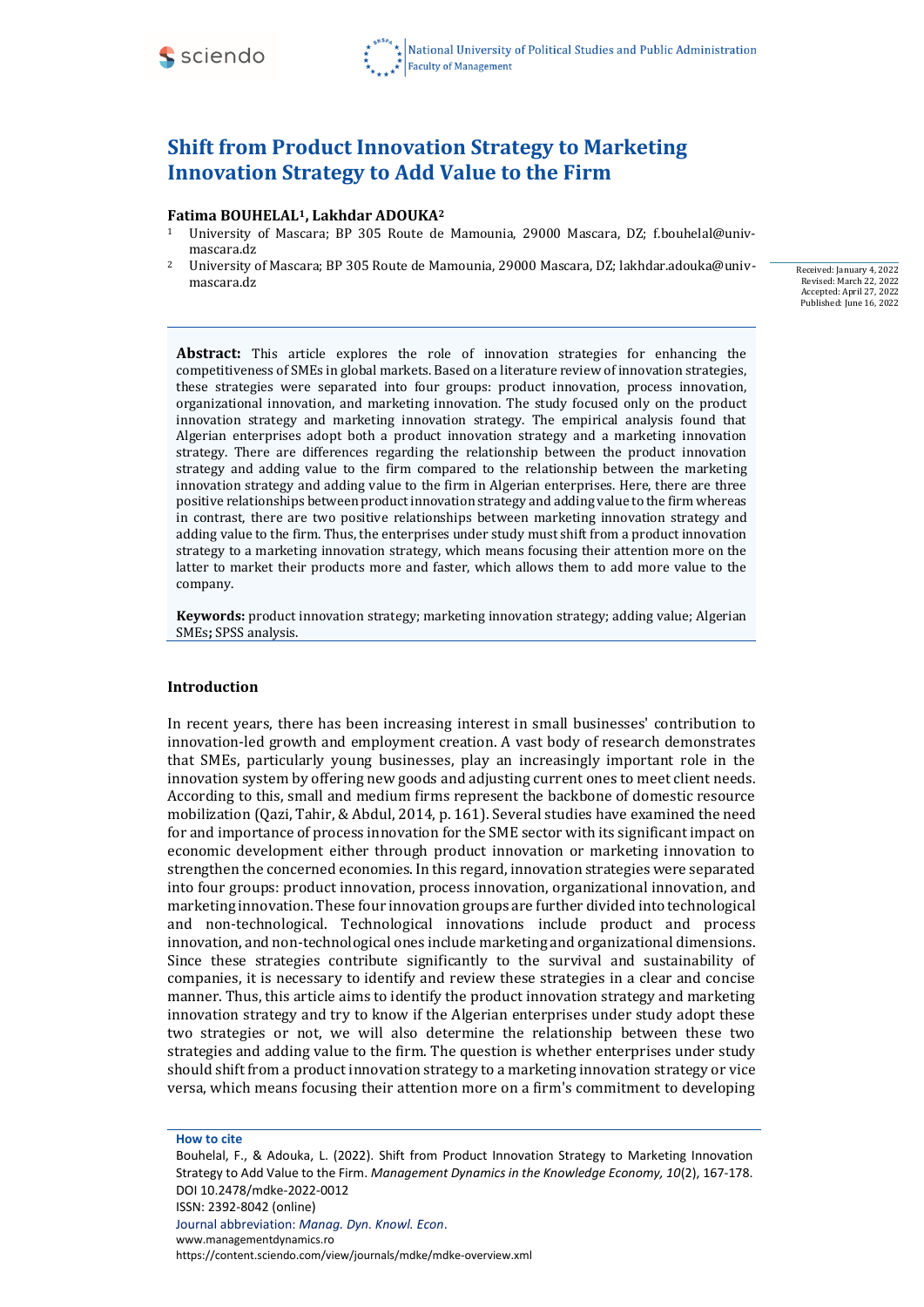and marketing products that are new to the firm and/or the market (product innovation strategy) or on marketing their products more and faster (marketing innovation strategy).

#### **Theoretical literature review**

#### *Product innovation strategy*

Many scholars, such as Li and Atuahene-Gima (2001), argued that product innovation is a critical strategy for new technology ventures, defined as technology-based firms eight years old or younger (Li & Atuahene-Gima, 2001, p. 1123). Where product innovation strategies are analyzed as R&D-based innovation strategies (Hervas-Oliver, Sempere-Ripoll, & Boronat-Moll, 2014, p. 873). In contrast, other researchers confirmed that a product innovation strategic posture may take several forms, such as the number of engineers, scientists, and other technical personnel employed, based on this, Li and Atuahene-Gima (2001) defined product innovation strategy as a reflection of a firm's commitment to developing and marketing products that are new to the firm and/or the market (Li & Atuahene-Gima, 2001, p. 1123). Eisenhardt and Schoonhoven (1990) and Eisenhardt and Schoonhoven (1990) as cited in Li and Atuahene-Gima (2001) confirmed that product innovation is a high-risk and resource-consuming activity. As SMEs are considered newly established firms, new technology ventures tend to have severely limited managerial and financial resources (Li & Atuahene-Gima, 2001, p. 1123).

Many researchers suggest that product innovation strategy leads to higher performance in volatile environments. According to Miller (1987), firms in dynamic environments are most likely to pursue more innovative strategies than those in stable environments. Thus, new products may even create new and turbulent market segments, because such environments require frequent product and technological changes (Miller, 1987, pp. 62- 63). Covin and Slevin (1989) confirmed that small firms in volatile and hostile environments obtained higher performance from product innovation, in contrast, those in stable and benign environments (Covin & Slevin, 1989, pp. 79-83).

According to Pfeffer and Salancik (1978) as cited in Li and Atuahene-Gima (2001), product innovation strategy can be linked to resource dependence theory, which emphasizes the influence of the environment and other external pressures on how enterprises organize to compete in the marketplace, it explains why firms employ product innovation strategies as well as why such a strategy's effect on performance may be dependent upon the environment and other firm strategies (Li & Atuahene-Gima, 2001, p. 1124).

Li and Atuahene-Gima (2001) argued that the effectiveness of new technology ventures' use of a product innovation strategy may depend not only on how they manage environmental turbulence and dysfunctional competition but also on the degree of support they receive from government institutions to alleviate their resource and managerial problems. In this regard, Guo (1997) as cited in Li and Atuahene-Gima (2001) confirmed that since product innovation is a resource-consuming strategy, such support should alleviate the risks and resource constraints for new technology ventures pursuing such a strategy (Li & Atuahene-Gima, 2001, p. 1125).

## *Marketing innovation strategy*

The introduction of a novel marketing method involving major modifications in product design or packaging, product placement, product promotion, or pricing is referred to as a marketing innovation (OECD, 2005, p. 49). According to Schubert (2010), product and process innovations are more successful than marketing innovations, which indicates that this latter complement product and process innovations rather than a substitute for them, thus, it has the potential to reduce costs or increase the willingness-to-pay (Schubert, 2010, pp. 189-190). Kamp and Parry (2017) as cited in Ungerman, Dedkova and Gurin (2018) proved that modern innovative marketing has a beneficial impact on boosting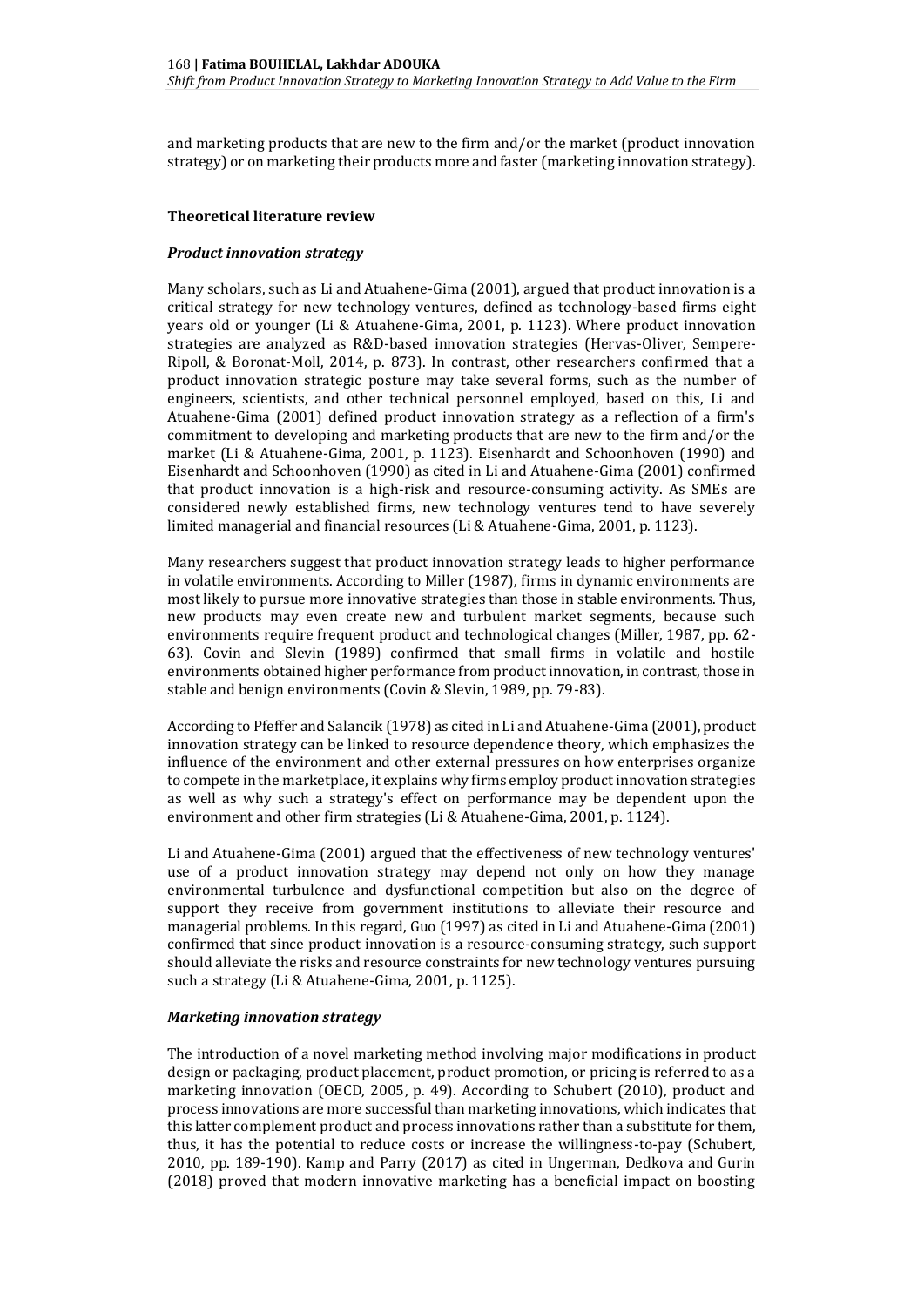sales and reducing costs, and then improving competitiveness, thus, marketing innovation is identified as a search for creative and new solutions to problems and needs (Ungerman, Dedkova, & Gurin, 2018, pp. 132-133).

According to Kotler and Bes (2005) as cited in Ungerman et al. (2018), marketing innovation is founded on lateral thinking, with playfulness, boundlessness, and provocativeness as the guiding principles. Personal marketing, ambient marketing, environmental marketing, guerilla marketing, ambush marketing, buzz marketing, viral marketing, product placement, mobile marketing, event marketing, word of mouth marketing, neuromarketing, geo-marketing, behavioral marketing, and other areas of marketing innovation are all evolving (Ungerman, Dedkova, & Gurin, 2018, p. 132).

Many authors like Ungerman et al (2018) agree that innovative marketing can be divided into six main categories: 1. Key technology-based innovation - key technology-based innovation results in new and different products. 2. Innovation based on the unique transportation of common controls, 3. Innovation that addresses unmet client wants 4. Purely imaginative innovations - this form of innovative marketing frequently continues in creative activities. 5. Scientific research-based innovation and 6. Functional excellencebased innovation. There are also those who divide innovative marketing into six functions, which are: product design or packaging, product placement or channel of communication, product promotion or pricing, approach to the market, product delivery, service delivery (Ungerman, Dedkova, & Gurin, 2018, pp. 134-136). According to Aksoy and Cengiz (2016) as cited in Ungerman et al. (2018), the cases where an enterprise's technological level is low, marketing innovation is not an important factor in increasing the positive effect on a firm's performance (Ungerman, Dedkova, & Gurin, 2018, p. 136).

## *Adding value to the firm*

Kaplan and Norton's (1992, 1996, 2007) Balanced Scorecard (BSC) approach is one foundation for a strategic management system that incorporates direct and indirect valueadding abilities. Their approach puts corporate strategy front and center, breaking down strategic goals into four perspectives that must be balanced for success (Kaplan & Norton, 1992, pp. 73-77; Kaplan & Norton, 1996, p. 11; Kaplan & Norton, 2007, p. 4): financial (growth, profitability, and risk viewed from the perspective of the shareholder), customer (creating value and differentiation from the customer's perspective), internal (priorities for business processes that create customer and shareholder satisfaction), and organizational learning and growth (climate that supports change, innovation, and growth and provides the needed training and technology). Organizations have two basic approaches for increasing economic value: revenue growth and productivity (Lindholm, Gibler, & Leväinen, 2006, p. 453). In line with Kaplan and Norton's (1992, 1996, 2007) Balanced Scorecard approach, Krumm and de Vries (2003) stated that economic value added is the "real key to creating wealth", thus, cost reduction and revenue growth are the key elements for global performance (Krumm & De Vries, 2003, p. 66). In addition, according to Burns (2002) in Lindholm et al. (2006), firms have two financial strategies for increasing shareholder value: profitability and growth (Lindholm, Gibler, & Leväinen, 2006, p. 454).

According to shareholder value theory, the firm's value is established by maximizing shareholder wealth. Thus, added value according to shareholder theory and the model proposed by Kaplan and Norton (1992, 1996, 2007) is about increasing the value of the firm, increasing profitability as a primary way to add value, improving efficiency or productivity as a means of adding value, decreasing costs, and increasing revenue or income.

Lindholm et al. (2006), confirmed that the model can be expanded using the Balanced Scorecard structure and research findings (as shareholder value theory), showing that business strategy can be comprised of two basic approaches for increasing shareholder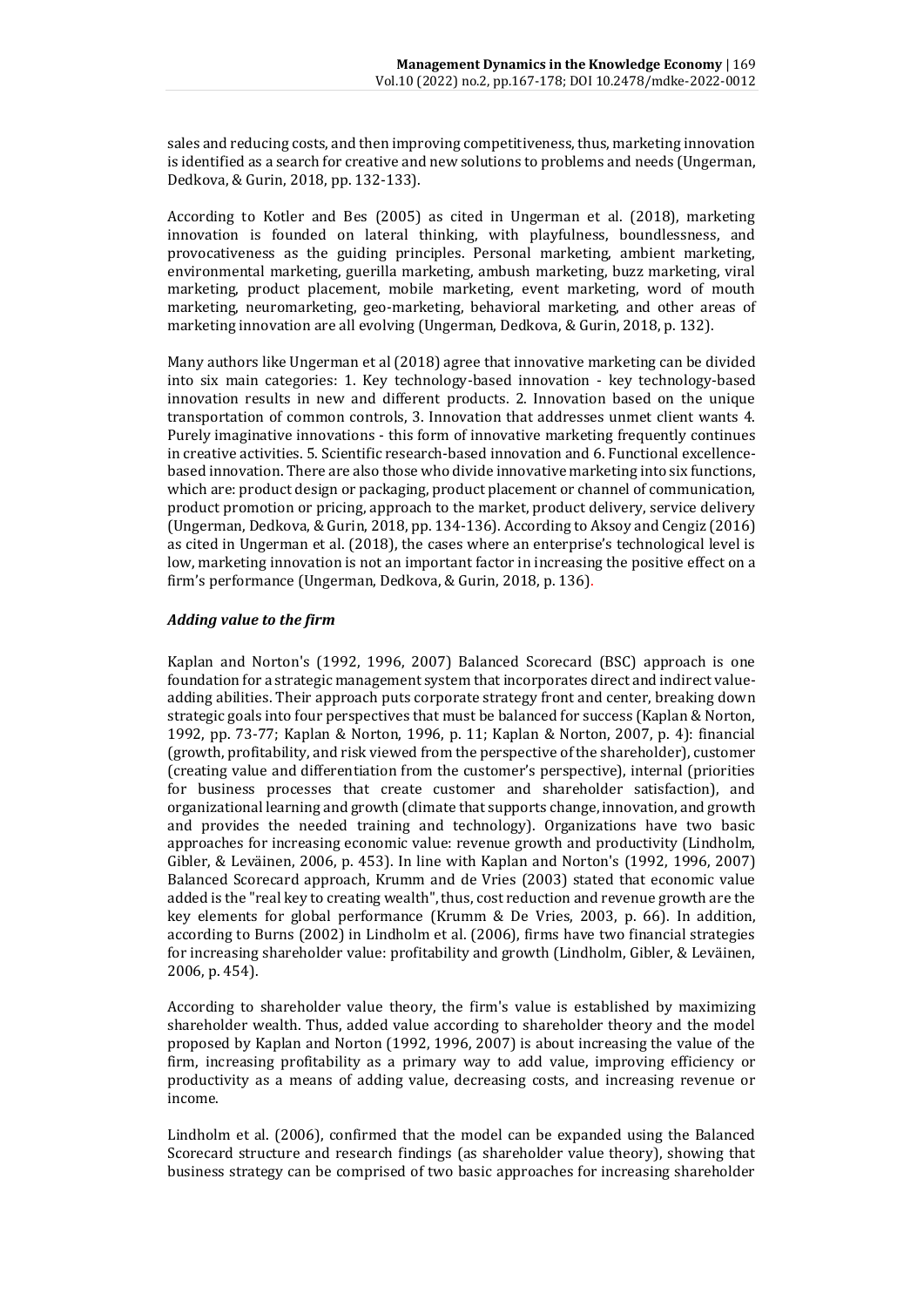value, and this is what involves the financial viewpoint of Kaplan and Norton (1992, 1996, 2007) approach to Balanced Scorecard: revenue growth and profitability, where the company may desire to focus on revenue growth by expanding its franchise and/or providing more value to its customers. Alternatively, it may wish to emphasize profitability through improved cost structure and more efficient asset utilization; increasing profitability can also be accomplished through increased productivity or cost reduction, both of which have a direct and immediate impact on the firm's financial performance (Lindholm, Gibler, & Leväinen, 2006, pp. 459-468).

Cefis and Ciccarelli (2005) as cited in Lindholm et al. (2006) emphasized that another way to ensure financial performance is through innovation, and this involves the organizational learning and growth viewpoint of Kaplan and Norton (1992, 1996, 2007) approach to Balanced Scorecard (Lindholm, Gibler, & Leväinen, 2006, p. 448). Bradley (2002) asserts that although the measuring performance of knowledge work is fundamentally different from measuring the manufacture of goods, innovation is ideally considered as a process of continuous improvement, which leads to commercial success (Bradley, 2002, p. 153). According to Nonaka and Takeuchi (1995) as cited in Lindholm et al. (2006), knowledge creation leads to continuous innovation, and finally to sustainable competitive advantage (Lindholm, Gibler, & Leväinen, 2006, p. 448). Thus, according to Chesbrough (2003, p. 185), companies that do not innovate die.

According to Heskett, Sasser and Schlesinger (1997) as cited in Lindholm et al. (2006), financial performance is correlated with the creation of value and delivery of quality products and services. These, in turn, are related to employee morale, productivity, and both employee and customer satisfaction. Employee morale, productivity, and satisfaction are partially a function of the workplace environment, while customer satisfaction is part of the function of providing comfortable and functional products and services (Lindholm, Gibler, & Leväinen, 2006, p. 448).

Banker et al. (2000) show that current non-financial measures of customer satisfaction, and this what involves the customer viewpoint of Kaplan and Norton's (1992, 1996, 2007) approach to Balanced Scorecard, reflect the effect of current managerial actions that will not show up in financial performance until later, thus, can be significantly associated with future financial performance in the industry (Banker, Potter, & Srinivasan, 2000, p. 66). In this case, the quantitative measure of improved staff attitudes leads to increased customer satisfaction, which leads to increased revenue growth (Lindholm, Gibler, & Leväinen, 2006, p. 448). Maister (2001) emphasized that employee satisfaction by activating them, for example, will serve clients well, which leads to improved corporate revenues and profits (making a lot of money) (Maister, 2001, p. 17).

Based on the previous theoretical proposition, Lindholm et al. (2006), presented a summary of the definitions of value-added to the firm as follows: The added value is: supporting core business: ''supporting the core business workers so that they can concentrate on doing their work.''; Increasing the value of the firm: ''increase in shareholder value (better returns to investments)'' Or ''activity or operation that increases directly or indirectly the value of the business compared to the situation where such an activity or an operation is not performed.''; Increasing profitability or decreasing costs: 'improving the company's operating income.'' Or ''decreasing costs and improving efficiency.''; Increasing revenue or income or increasing efficiency or productivity: ''improving core business processes and generating revenue.'' (Lindholm, Gibler, & Leväinen, 2006, p. 460).

## **Empirical literature review**

Covin and Slevin (1989) found that small firms in volatile and hostile environments obtained higher performance from product innovation (Covin & Slevin, 1989, pp. 79-83). According to Kamp and Parry (2017) as cited in Ungerman et al. (2018), current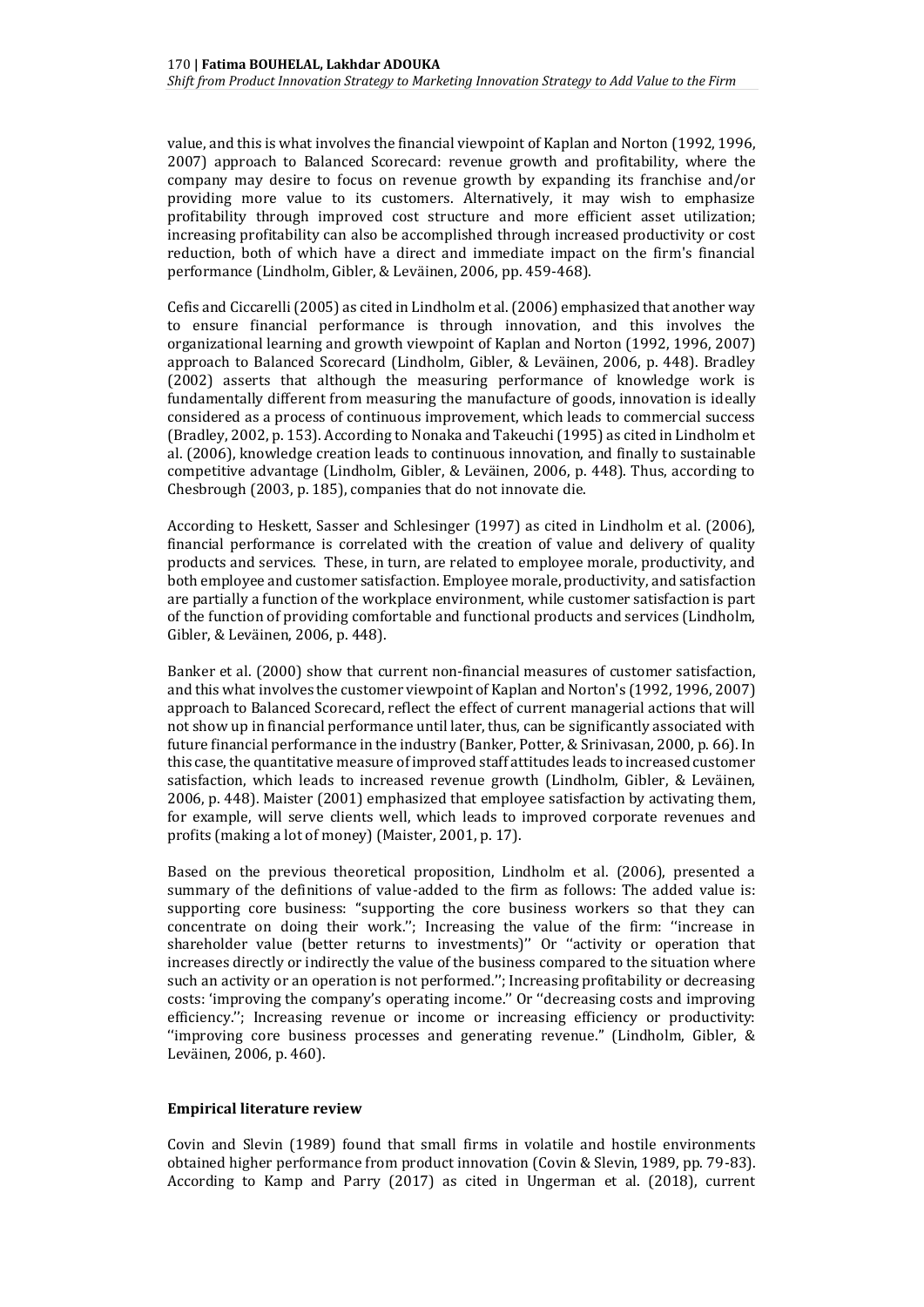innovative marketing has a positive impact on increasing sales and lowering expenses, hence improving competitiveness (Ungerman, Dedkova, & Gurin, 2018, p. 133). It is shown from the study of Schubert (2010), that especially marketing innovation increases the success of product and process innovations, which indicates that marketing innovations complement the product and process innovations rather than a substitute for them (Schubert, 2010, p. 191). Crepon, Duguet and Mairese (1998, p. 155) found that R&D activities increase with the market share, diversification, and size of a firm. Nickel (1996, p. 730) found a positive correlation between competition and innovative output (competition is good for factor productivity and innovation)**.** 

Bhaskaran (2006) as cited in Schubert (2010) confirmed that small and medium-sized businesses that focus on marketing innovations are lucrative and can compete with larger businesses. According to Schubert (2010), marketing innovations help to boost turnover share with new products while also lowering expenses, on average, this indicates a complementary relationship. For example, if a new product is introduced into the market, this requires adjustments to marketing; also, firms may adopt a different pricing strategy, which is marketing innovation, in the case of cost decrease. As a result, the link between marketing and product innovation is more stable. As a result, according to Schubert (2010), marketing innovations help product and process innovations succeed (pp. 190- 210).

# **Empirical study**

# *The hypotheses of the empirical study*

In light of this literature, we can formulate the following hypotheses:

- *H1*: Algerian enterprises adopt both a product innovation strategy and a marketing innovation strategy to firm's adding value.
- *H2*: Algerian enterprises seek to achieve additional value through their innovation activities.
- *H3*: The relationship is very close between the product innovation strategy and adding value to the firm compared to the relationship between the marketing innovation strategy and adding value to the firm in Algerian enterprises, which requires them to orient their attention more (shifting) to the marketing innovation strategy to add greater value than it is.

## *Sample identification and data collection*

The data was collected by a questionnaire that was directed at a sample of managers and their assistants, where the questionnaire was sent to a group of small and medium enterprises, at the level of the north-west and east of Algeria according to the administrative division of the National Bureau of Statistics (ONS, 2012, pp. 39-55), and that includes Bordj Bou Arreridj, Sétif, Oran, Mascara. 87 questionnaires were distributed on the basis of the number of small and medium enterprises randomly, 45 of them were retrieved, representing 51.72 % of all distributed questionnaires.

We used frequencies and correspondence analysis to analyze data, relying on previous research: Ortlieb and Sieben (2008), Brito and Sauan (2016), Bouhelal and Adouka (2021).

# *Methodology*

In this study, we relied on a set of variables, which consisted of two types of innovation strategies: product innovation strategy and marketing innovation strategy. While the third variable represented adding value to the firm through supporting core business, increasing the firm's value, increasing profitability, or decreasing costs, increasing revenue (income), or increasing efficiency (productivity). The innovation strategy types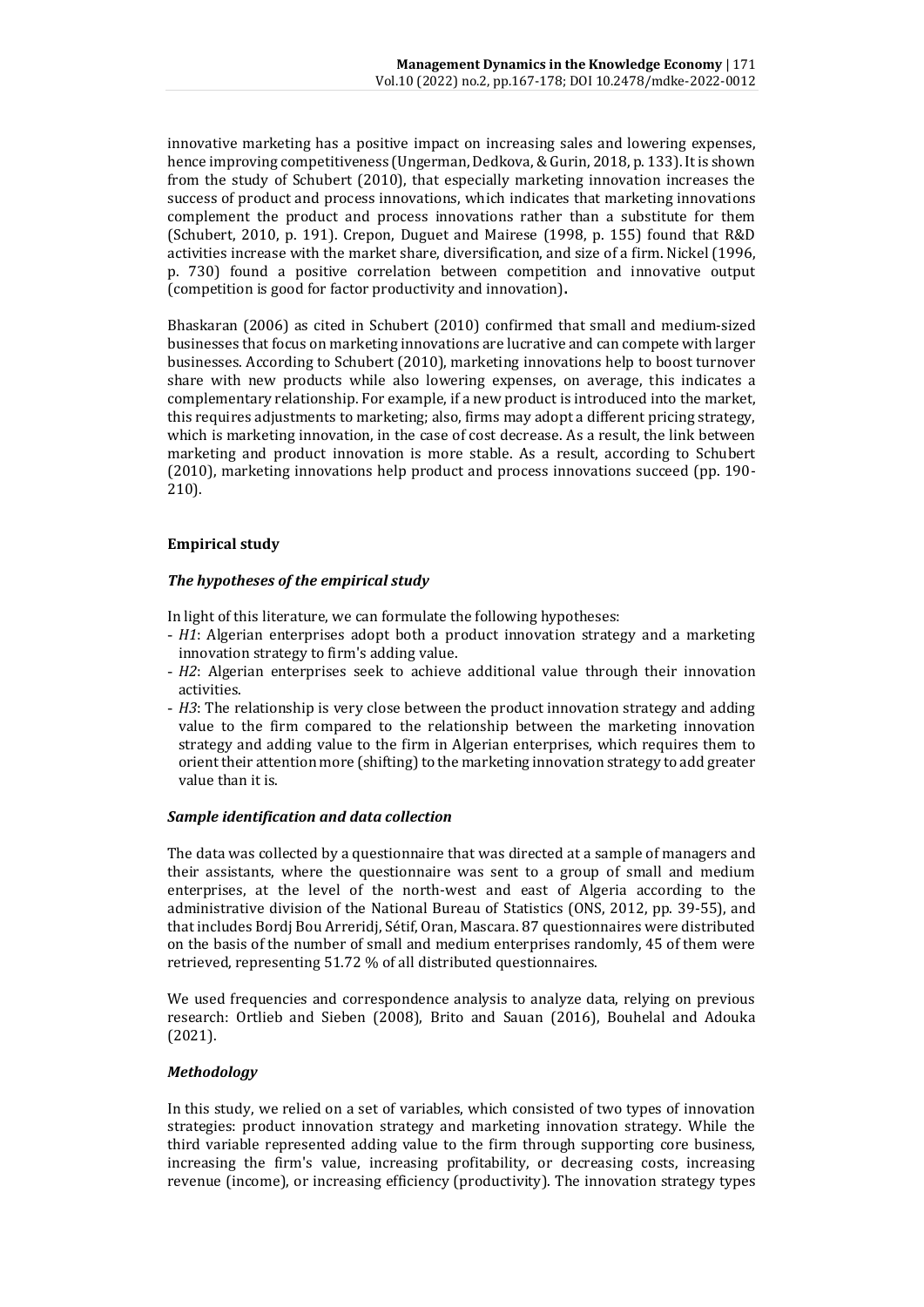were measured based on the items quoted from Ungerman et al.'s (2018), and Schubert's (2010) studies. The adding value to the firm was measured based on the items quoted from Lindholm et al.'s (2006) study.

The two innovation strategy types were measured through (19 items): product innovation strategy (9 items), marketing innovation strategy (10 items). To avoid overlap between the items when concluding, we shortened these items using the coefficient of variation (the ratio of the standard deviation to the mean), where product innovation strategy was measured through (two items), marketing innovation strategy was measured through (two items). The dimensions of adding value to the firm were measured through (one item) for each one of them: supporting core business (one item), increasing the value of the firm (one item), increasing profitability, or decreasing costs (one item), increasing revenue (income) or increasing efficiency (productivity) (one item).

To measure the items of these variables, we used a Likert scale of five degrees to measure response intensity according to the following coding: from strongly disagree (1) to strongly agree (5) (Brown, 2011, pp. 10-14).

The reliability of each scale was estimated by calculating the Cronbach Alpha coefficient, which is acceptable in management and behavioral studies if they exceed the levels recommended by Nunnally (1978) as cited in Rothbard and Edwards (2003) - value of 0.70 or greater. According to Hwang (2005) and Schuessler (1971), Cronbach alpha coefficient is good if it has a value greater than 0.60 (Hwang, 2005, pp. 127-135).

# *Methods*

We used different methods in our analysis; first: to verify the presence or absence of the two types of innovation strategies, as well as what kind of adding value to the firm is given great importance by the Algerian SMEs under study, we are based on the frequency distribution univariable. The second method was used in order to know the relationship between the two types of innovation strategies and add value to the firm to judge whether to shift from one innovation strategy to another. In order to do that correspondence analysis was applied. All analyzes were performed using SPSS 20, relying on a set of previous studies, including Ortlieb and Sieben (2008), Ortlieb and Sieben (2008), Bouhelal and Adouka (2021) and Bouhelal and Adouka (2021).

# **Results**

# *Reliability analysis of items*

We used the Cronbach Alpha coefficient to measure the reliability of items that measure study variables, which included two innovation strategy types (product innovation strategy and marketing innovation strategy) and adding value to the firm. The results are listed in (Table 1), where the value of Cronbach Alpha was found acceptable by Nunnally (1978).

| <b>Variables</b>                                                                              | <b>Cronbach Alpha</b> |                 |
|-----------------------------------------------------------------------------------------------|-----------------------|-----------------|
| <b>Innovation strategies</b>                                                                  | Phase 1               | <b>Phase 2</b>  |
| product innovation strategy                                                                   | 0,818 (9 items)       | 0,750 (2 items) |
| marketing innovation strategy                                                                 | 0,628 (10 items)      | 0,789 (2 items) |
| Total                                                                                         | 0,859 (19 items)      | 0,877 (4 items) |
| <b>Adding Value to the Firm</b>                                                               | $0.828$ (4 items)     |                 |
| .<br>$\sim$<br>$\sim$<br>$\sim$ $\sim$ $\sim$ $\sim$ $\sim$ $\sim$<br>$- - - - - -$<br>$\sim$ |                       |                 |

*Table 1. Reliability test results*

Through Table 1 can be noted that the results of the Cronbach Alpha Test match the minimum Cronbach Alpha acceptable in the management and behavioral studies.

Source: Prepared by the researchers based on SPSS 20 outputs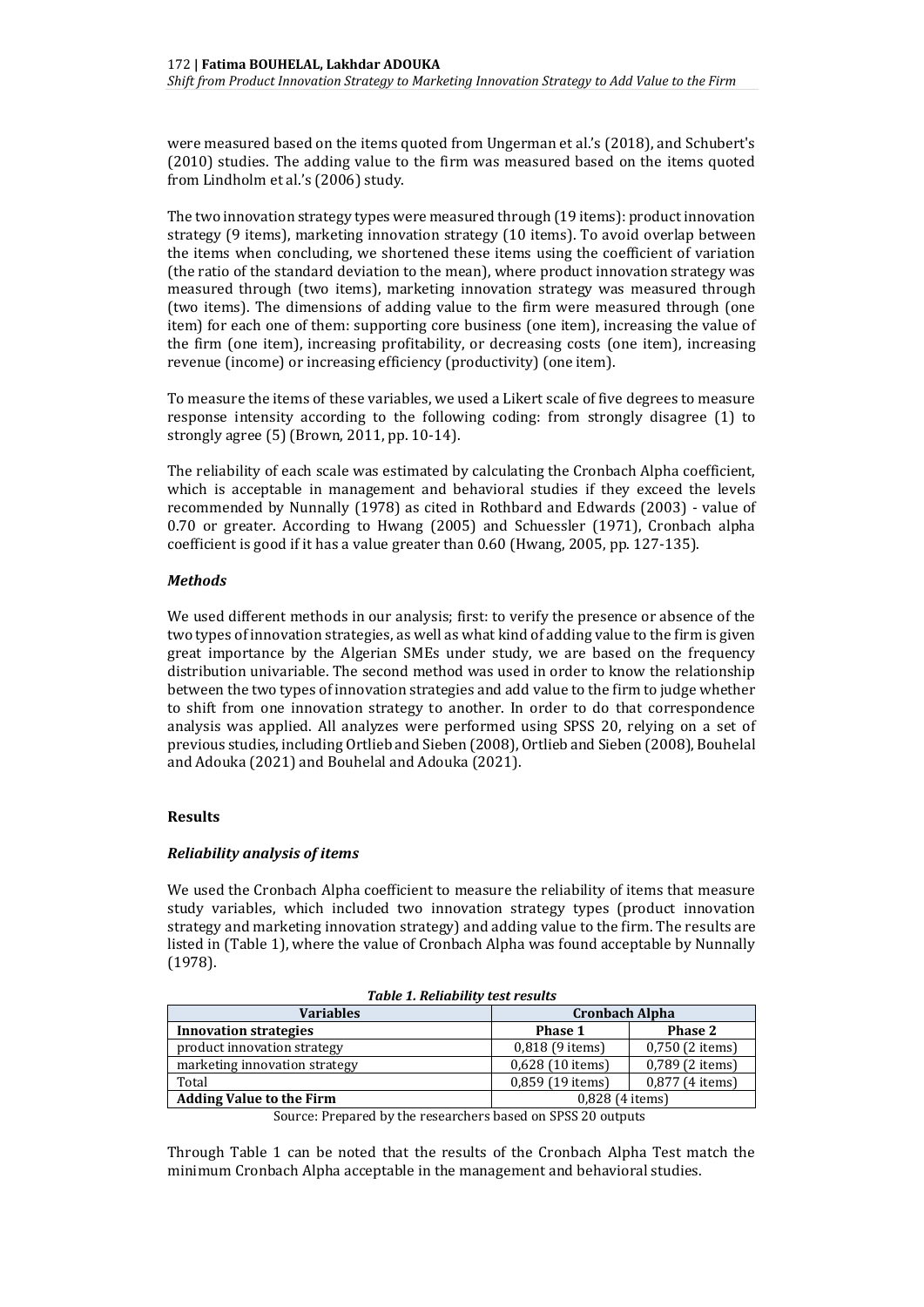# *The frequency distribution of the two types of innovation strategies and the four types of adding value to the firm*

The results of analyzing the data obtained from the outputs of SPSS 20 were presented as follows: the first and second hypotheses about how the two innovation strategy types are in the enterprises, and about any types of adding value to the firm are of primary importance in the Algerian SMEs under study were investigated. The results are shown in Figure 1 and Figure 2, respectively.



*Figure 1. Frequency distribution of the two types of innovation strategies*



*Figure 2. Frequency distribution of the adding value to the firm*

# *The relationship between the two types of innovation strategies and adding value to the firm*

The results of analyzing the data obtained from the outputs of SPSS 20 were presented in Figure 3, where w the third hypothesis was investigated in order to find out more about the relationship between the two innovation strategy types and adding value to the firm in the Algerian SMEs under study.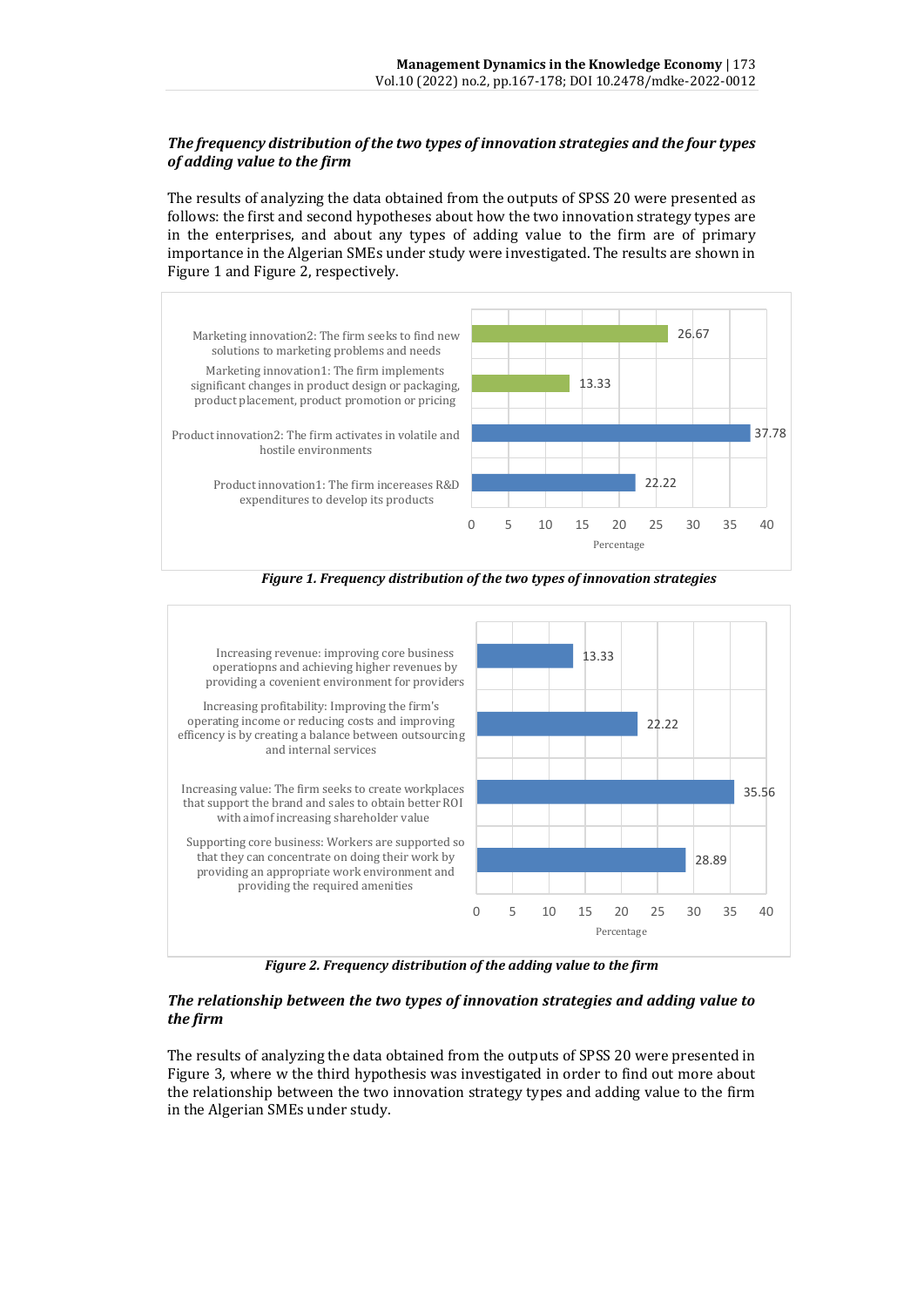*Shift from Product Innovation Strategy to Marketing Innovation Strategy to Add Value to the Firm*



*Figure 3. Correspondence Analysis Map of the Two Innovation Strategies and Adding Value to the Firm*

#### **Results analysis**

#### *Analysis of the results of the frequency distribution of the two types of innovation strategies and adding value to the firm*

Through Figure 1 above, which represents the frequency distribution of the two types of innovation strategies, can be noted that all innovation strategies types have a percentage, where, the product innovation strategy2 (the second item, which means that the firm activates in volatile and hostile environments) ranked first with a frequency distribution of 37.78%, then followed by in the second place are marketing innovation strategy2 (the second item, which means that the firm seeks to find new solutions to marketing problems and needs) with a frequency distribution of 26.67%. Product innovation strategy1 (the first item, which means that the firm increases R&D expenditures to develop its products) came in the third place with a frequency distribution of 22.22%, then marketing innovation strategy1 (the first item, which means that the firm implements significant changes in product design or packaging, product placement, product promotion or pricing) came in the fourth place with a frequency distribution of 13.33%.

This allows the enterprises understudy to shift from a product innovation strategy to a marketing innovation strategy, this was a confirmation of what was stated in the study of Covin and Slevin (1989) and the study of Ungerman et al. (2018), where, they argued that the nature of the environments in which the enterprises under study are active are volatile and hostile (according to the rank of results) in which there are many problems and requirements, which always need to search for solutions to market their products continuously.

Through Figure 2 (that can be found above), which represents the frequency distribution of adding value to the firm, can be noted that the dimension of increasing the value (which means that the firm seeks to create workplaces that support the brand and sales to obtain better returns on investments with aim of increasing shareholder value) ranked the first with a frequency distribution of 35.56%, then followed by, in the second place by the dimension of supporting core business (which means that workers are supported so that they can concentrate on doing their work by providing an appropriate work environment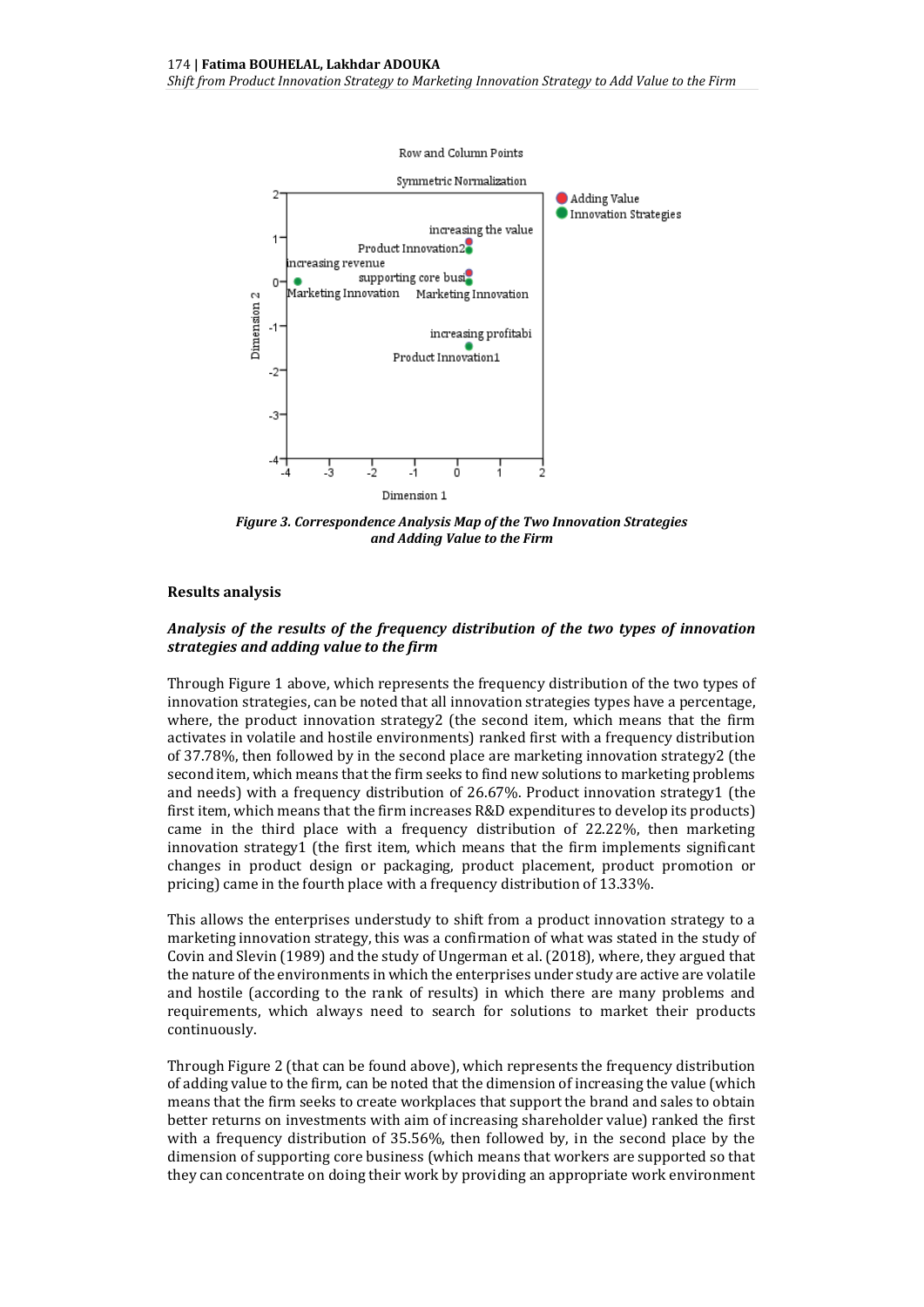and providing the required amenities) with a frequency distribution of 28.89%, while the dimension of increasing profitability (which means that improving the firm's operating income or reducing costs and improving efficiency is by creating a balance between outsourcing and internal services) has reached a percentage 22.22% of the frequency distribution in the third place. While the dimension of increasing revenue (which means improving core business operations and achieving higher revenues by providing a convenient environment for providers) ranked fourth with a frequency distribution of 13.33%. This indicates that the leaders of the enterprises under study attach great importance to increasing the value of the firm regardless of increasing profitability or revenue or supporting the core business.

As confirmation of these results, it was stated in the study of Lindholm et al. (2006) that organizations have two basic approaches for increasing economic value: revenue growth and productivity. As stated by Krumm and de Vries (2003) that economic value added is the "real key to creating wealth", thus, cost reduction and revenue growth are the key elements for global performance. Also, Burns (2002) concludes that organizations have two financial strategies for driving shareholder value: profitability and growth.

# *Analysis of the results of the relationship between the two innovation strategy types and adding value to the firm*

Through Figure 3 (above), which represents the relationship between the two types of innovation strategies and adding value to the firm, we note that there is a positive and close relationship between product innovation strategy 2 (the second item, which means that the firm activates in volatile and hostile environments) and the two dimensions of increasing the value (which means that the firm seeks to create workplaces that support the brand and sales to obtain better returns on investments with aim of increasing shareholder value) and supporting core business (which means that workers are supported so that they can concentrate on doing their work by providing an appropriate work environment and providing the required amenities). This is what came in the study of Covin and Slevin (1989), where they confirmed that small firms in volatile and hostile environments obtained higher performance from product innovation. Also, Li and Atuahene-Gima (2001) in their study confirmed that a firm's product innovation strategic posture may take several forms, such as the number of engineers, scientists, and other technical personnel employed, thus, supporting this category greatly helps to increase the turnover share by new products.

We also note that there is a positive and close relationship between marketing innovation strategy (which means that the firm seeks to find new solutions to marketing problems and needs through implementing significant changes in product design or packaging, product placement, product promotion, or pricing) and the two dimensions of supporting core business (which means that workers are supported so that they can concentrate on doing their work by providing an appropriate work environment and providing the required amenities) and increasing revenue (which means that improving core business operations and achieving higher revenues by providing a convenient environment for providers). This result can be explained according to the study of Schubert (2010), where he emphasized that especially marketing innovation increases the success of product and process innovations that take several forms, such as the number of engineers, scientists, and other technical personnel employed, which indicates that marketing innovations complement the product and process innovations rather than a substitute for them, as Schubert (2010) confirmed that marketing innovations (e.g., firms may choose a different pricing strategy) make product and process innovations more successful.

Also, there is a positive and close relationship between product innovation strategy1 (the first item, which means that the firm increases R&D expenditures to develop its products) and increasing profitability (which means that improving the firm's operating income or reducing costs and improving efficiency is by creating a balance between outsourcing and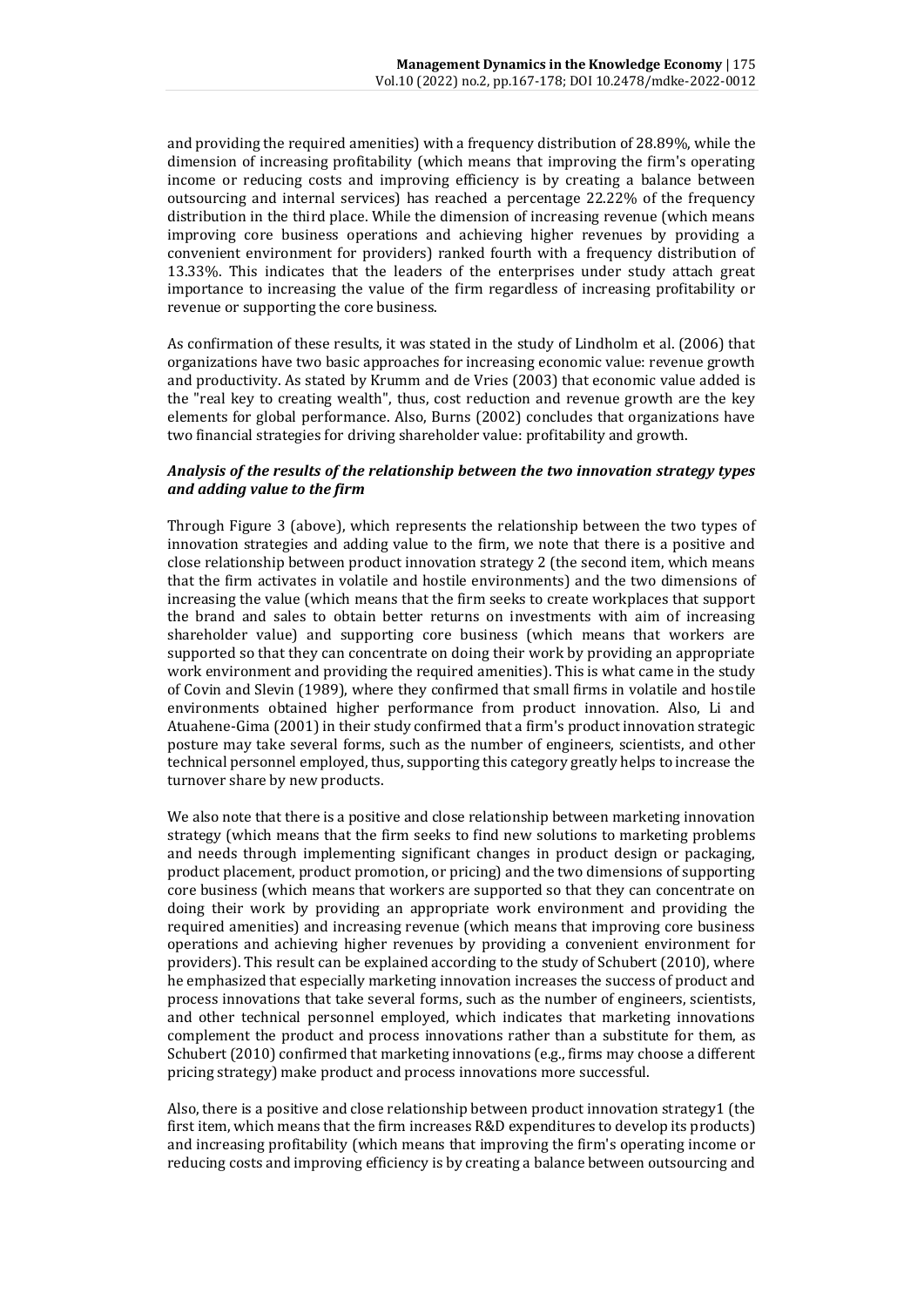internal services). In this regard, Crepon et al. (1998), emphasized that R&D activities increase with the market share, diversification, and size of a firm.

Through our results, we found three positive relationships between product innovation strategy and adding value to the firm. In contrast, two positive relationships between marketing innovation strategy and adding value to the firm were found. Thus, the enterprises under study must shift from a product innovation strategy to a marketing innovation strategy, which means focusing their attention more on the latter to market their products more and faster.

## **Conclusion**

Through our review of literature on innovation strategies, we find that innovation has become a major competitive differentiator delivering benefits to firms to create and promote business differentiation and adopt new technologies for innovation.

The innovation strategies provide a way to catalyze innovation processes so that innovation moves out of the confines of R&D labs and becomes an intrinsic part of the way firms plan their futures and implement those plans. Without innovation, many global companies could not have sustained their market leadership and profit margins.

Via collecting data on these innovation strategies, we were able to investigate the study's hypotheses, and the most important results of the study where Algerian enterprises adopt both a product innovation strategy and a marketing innovation strategy to competition and achieve added value through creating workplaces that support the brand and sales to obtain better returns on investments with aim of increasing shareholder value. As well, the relationship is very close and positive between the product innovation strategy and adding value to the firm compared to the relationship between the marketing innovation strategy and adding value to the firm in Algerian enterprises, which allows it to reconsider these two strategies to achieve greater value for the company.

We believe this study serves as a foundation for an effort to sharpen understanding of the product/marketing innovation-adding value relationship in new ventures, where we were able to show that we can increase success by shifting from product innovation strategy to marketing innovation strategy, suggesting a complementary relationship. However, despite our findings, the article suffers from three limitations for further research. First, product and marketing innovation strategies deserve to be given more attention by academia. Second, this study was limited to the variables available at the Innovation strategies Survey. More work is needed to identify firm characteristics measuring them empirically. Third, process innovation strategies should be analyzed in tandem with organizational ones. Fourth, both additional theoretical and empirical work is also needed to understand how managers make decisions on the combination of innovation activities that firms undertake. Fifth, adding value to the firm, especially regarding small firms engaging in product and marketing innovation, should not be considered limited to R&D. Finally, more empirical work is also needed to check the robustness of the results outside its temporal and spatial framework and to assess the dynamic effects of markets on firm's innovation strategies.

#### **References**

- Aksoy, H., & Cengiz, E. (2016). *Innovative marketing in SMEs and large-scale enterprises: gaziantep sample.* Economic and Social Development.
- Banker, R. D., Potter, G., & Srinivasan, D. (2000). An Empirical Investigation of an Incentive Plan that Includes Non-financial Performance Measures. *The Accounting Review, 75*(1), 65-92.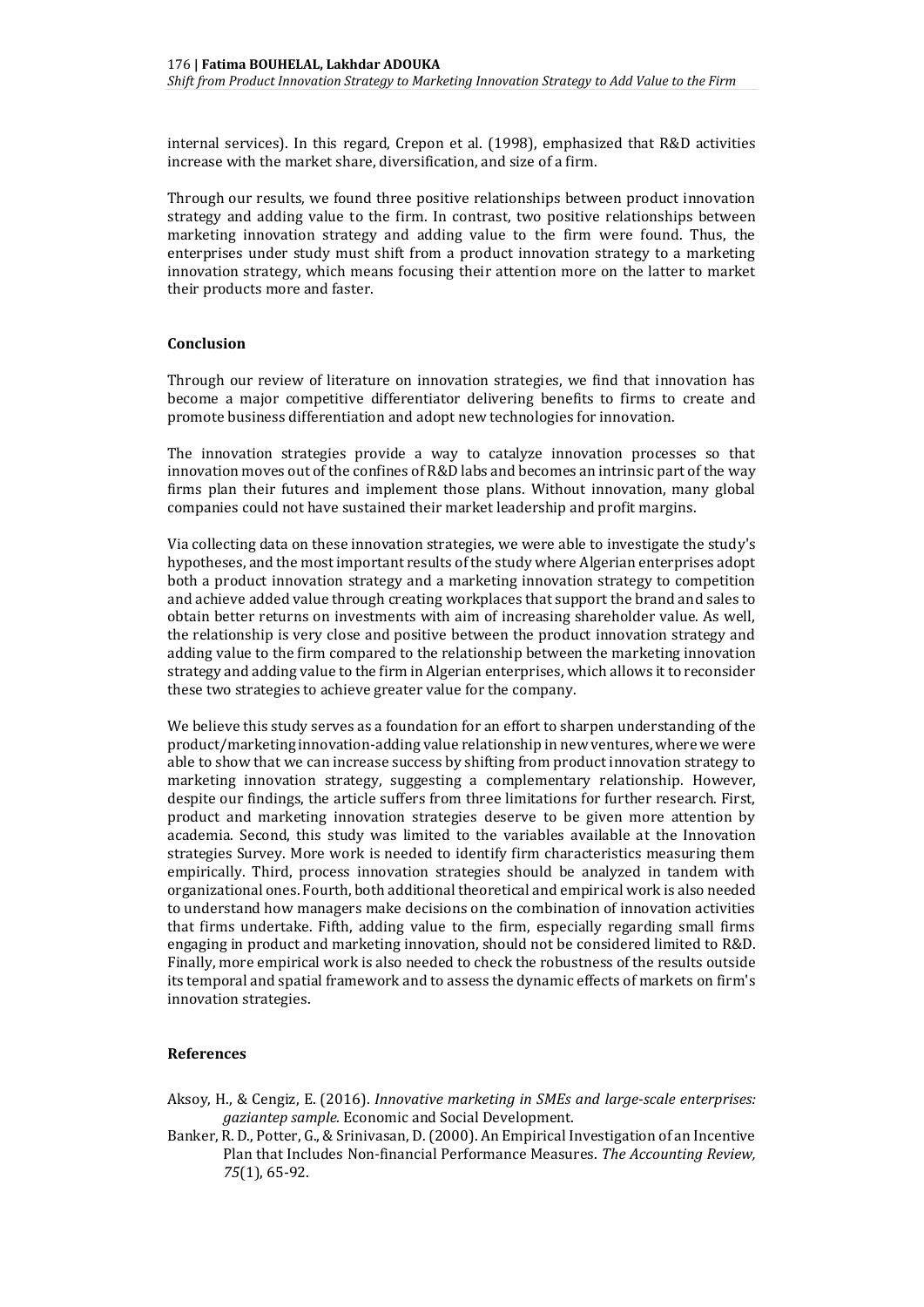- Bhaskaran, S. (2006). Incremental innovations and business performance: Small and medium-sized food enterprises in a concentrated industry environment. *Journal of Small Business Economics, 44*(1), 64-80. https://doi.org/10.1111/j.1540- 627X.2006.00154.x
- Bouhelal, F., & Adouka, L. (2021). Strategic Leadership Practices of 21st century and Business Performance. *Organization & Work Review, 10*(1), 213-226. https://www.asjp.cerist.dz/en/article/149946
- Bradley, S. J. (2002). What's Working Briefing and Evaluating Workplace Performance Improvement. *Journal of Corporate Real Estate, 4*(2), 150–59.
- Brito, L. A., & Sauan, P. K. (2016). Management Practices as Capabilities Leading to Superior Performance. *Brazilian Administration Review, 13*(3), 1-21. https://doi.org/10.1590/1807-7692bar2016160004
- Brown, J. D. (2011). Likert items and scales of measurement? *Shiken: JALT Testing & Evaluation SIG Newsletter, 15*(1), 10-14.
- Burns, C. M. (2002). Analysing the Contribution of Corporate Real Estate to the Strategic Competitive Advantage of Organisations. Working papers.
- Cefis, E., & Ciccarelli, M. (2005). Profit Differentials and Innovation. *Economics of Innovation & New Technology, 14*(1/2), 43–62.
- Chesbrough, H. W. (2003). *Open Innovation: New Imperative for Creating and Profiting from Technology.* Harvard Business School Press.
- Covin, J. G., & Slevin, D. P. (1989). Strategic management of small firms in hostile and benign environments. *Strategic Management Journal, 10*(1), 75-87.
- Crepon, B., Duguet, E., & Mairesse, J. (1998). Research, innovation and productivity: An econometric analysis at the firm level. *Economic Innovation and New Technologies, 7*(2), 115-158.
- Eisenhardt, K. M., & Schoonhoven, C. B. (1990). Organizational growth: Linking founding team, strategy, environment, and growth among U.S. semiconductor ventures, 1978-1988. *Administrative Science Quarterly, 35*, 504-529.
- Guo, K. (1997). The transformation of China's economic growth pattern-Conditions and methods. *Social Sciences in China, 18*(3), 12-20.
- Hervas-Oliver, J.-L., Sempere-Ripoll, F., & Boronat-Moll, C. (2014). Process innovation strategy in SMEs, organizational innovation and performance: a misleading debate? *Small Business Economics, 43*(4), 873-886. https://www.jstor.org /stable/43553024
- Heskett, J. L., Sasser, W. E., & Schlesinger, L. A. (1997). *The Service Profit Chain: How Leading Companies Link Profit and Growth to Loyalty, Satisfaction, and Value.* Free Press.
- Hwang, E. J. (2005). *Strategic Management and Financial Performance in South Korean Apparel Retail Stores* [Doctoral Thesis]. Virginia Polytechnic University, Blacksburg, VA.
- Kamp, B., & Parry, G. (2017). Servitization and advanced business services as levers for competitiveness. *Industrial Marketing Management, 60*(1), 1–17. https://uwerepository.worktribe.com/output/899305
- Kaplan, R. S., & Norton, D. P. (1992). The Balanced Scorecard Measures That Drive Performance. *Harvard Business Review*, January-February, 71-79.
- Kaplan, R. S., & Norton, D. P. (1996). Using the Balanced Scorecard as a Strategic Management System. *Harvard Business Review*, January–February, 1-13.
- Kaplan, R. S., & Norton, D. P. (2007). Using the Balanced Scorecardas a Strategic Management System. *Harvard Business Review*, July-August, 1-14.
- Kotler, P., & Bes, F. T. (2005). *Innovative marketing: how to win with customers with creative thinking.* Grada Publishing.
- Krumm, P. J., & De Vries, J. (2003). Value Creation through the Management of Corporate Real Estate. *Journal of Property Investment & Finance, 21*(1), 61–72.
- Li, H., & Atuahene-Gima, K. (2001). Product Innovation Strategy and the Performance of New Technology Ventures in China. *The Academy of Management Journal, 44*(6), 1123-1134.